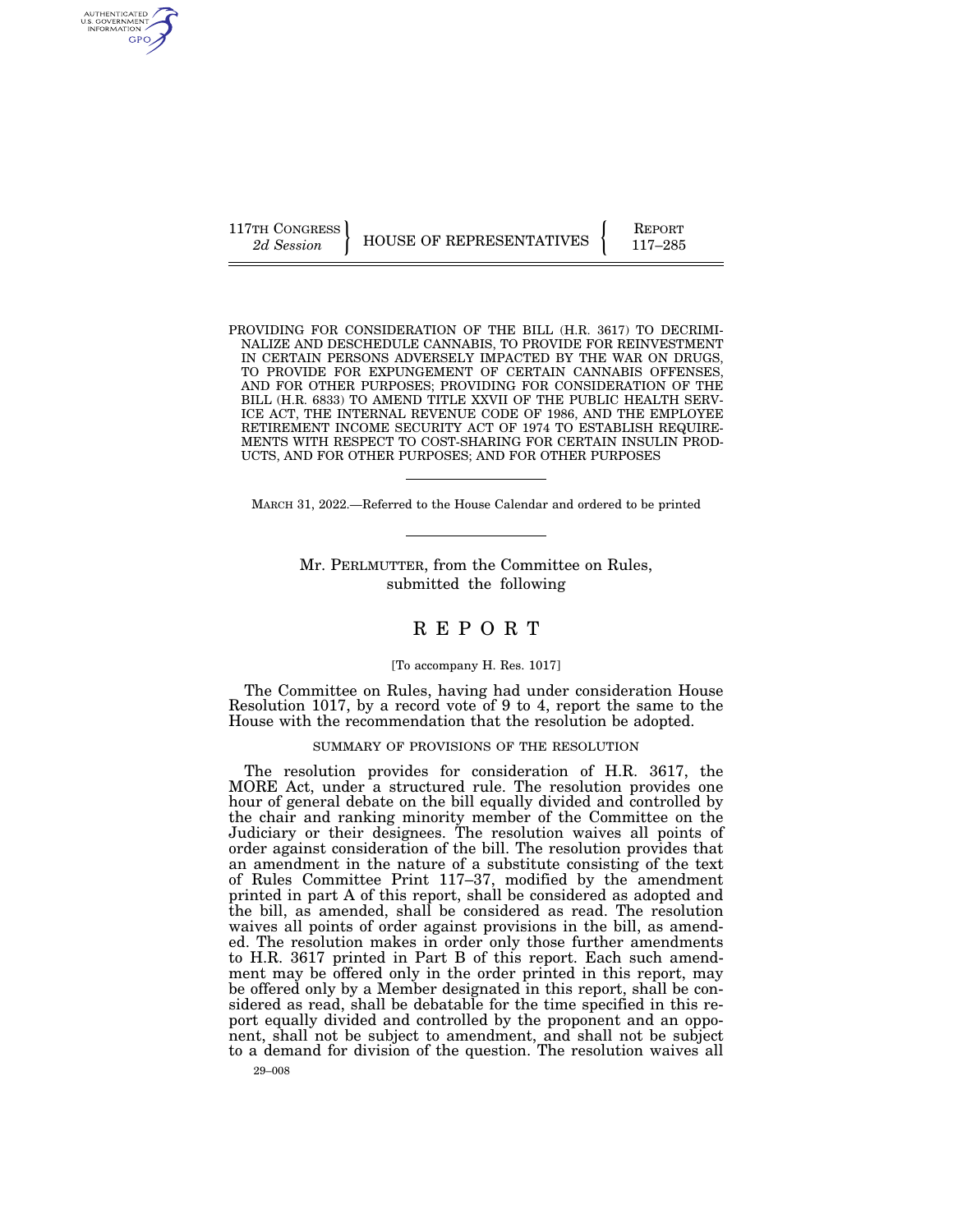points of order against the amendments printed in part B of this report. The resolution provides for one motion to recommit. The resolution provides for consideration of H.R. 6833, the Affordable Insulin Now Act, under a closed rule. The resolution provides one hour of general debate equally divided among and controlled by the chairs and ranking minority members of the Committees on Education and Labor, Energy and Commerce, and Ways and Means, or their respective designees. The resolution waives all points of order against consideration of the bill. The resolution provides that an amendment in the nature of a substitute consisting of the text of Rules Committee Print 117–38, modified by the amendment printed in part C of this report, shall be considered as adopted and the bill, as amended, shall be considered as read. The resolution waives all points of order against provisions in the bill, as amended. The resolution provides one motion to recommit. The resolution provides that House Resolution 188, agreed to March 8, 2021 (as most recently amended by House Resolution 900, agreed to February 2, 2022), is amended by striking ''April 1, 2022'' each place it appears and inserting (in each instance) ''April 29, 2022''.

#### EXPLANATION OF WAIVERS

The waiver of all points of order against consideration of H.R. 3617 includes a waiver of clause  $3(d)(1)$  of rule XIII, which requires the inclusion of committee cost estimate in a committee report.

The waiver of all points of order against provisions of H.R. 3617, as amended, includes waivers of the following:

—Clause 4 of rule XXI, which prohibits reporting a bill carrying an appropriation from a committee not having jurisdiction to report an appropriation.

—Clause 5(a) of rule XXI, which prohibits a bill or joint resolution carrying a tax or tariff measure from being reported by a committee not having jurisdiction to report tax or tariff measures.

Although the resolution waives all points of order against the amendments printed in part B of this report, the Committee is not aware of any points of order. The waiver is prophylactic in nature.

The waiver of all points of order against consideration of H.R. 6833 includes waivers of the following:

—Clause 12 of rule XXI, which prohibits consideration of a bill pursuant to a special order of business reported by the Committee on Rules that has not been reported by a committee.

—302(f) of the Congressional Budget Act, which prohibits consideration of legislation providing new budget authority in excess of a 302(a) or 302(b) allocation of such authority.

Although the resolution waives all points of order against provisions in H.R. 6833, as amended, the Committee is not aware of any points of order. The waiver is prophylactic in nature.

#### COMMITTEE VOTES

The results of each record vote on an amendment or motion to report, together with the names of those voting for and against, are printed below:

### *Rules Committee record vote No. 207*

Motion by Mr. Burgess to amend the rule to H.R. 3617 to make in order amendment #1, offered by Rep. Bishop (NC), which re-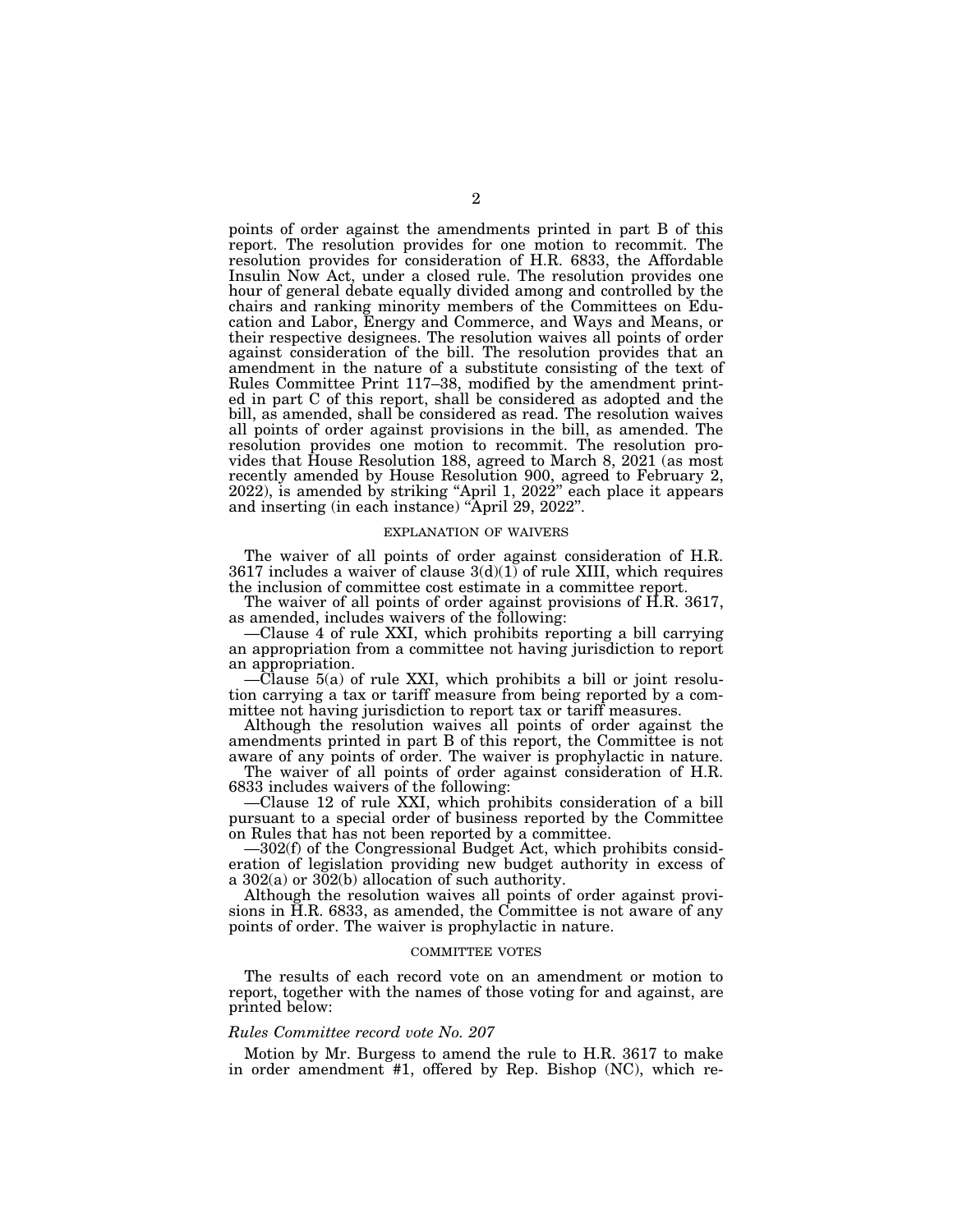quires the Secretary of Transportation, in consultation with the Attorney General, to develop best practices for the recognition and testing of drivers impaired by marijuana. Defeated: 4–9

| <b>Maiority Members</b> | Vote                                                        | <b>Minority Members</b> | Vote                     |
|-------------------------|-------------------------------------------------------------|-------------------------|--------------------------|
|                         | Nav<br>Nav<br>Nav<br>Nav<br>Nay<br>Nav<br>Nav<br>Nav<br>Nav |                         | Yea<br>Yea<br>Yea<br>Yea |

## *Rules Committee record vote No. 208*

Motion by Mr. Cole to strike the language in the rule that would continue the tolling of days for Resolutions of Inquiry. Defeated: 4– 9

| <b>Majority Members</b> | Vote                                                        | <b>Minority Members</b> |                          |
|-------------------------|-------------------------------------------------------------|-------------------------|--------------------------|
|                         | Nav<br>Nav<br>Nav<br>Nav<br>Nav<br>Nav<br>Nav<br>Nav<br>Nav |                         | Yea<br>Yea<br>Yea<br>Үеа |

#### *Rules Committee record vote No. 209*

Motion by Mrs. Fischbach to amend the rule to H.R. 3617 to make in order amendment #6, offered by Rep. Stauber (MN), which provides that nothing in this Act shall be construed to prohibit the deportation of an alien convicted of driving under the influence of marijuana. Defeated: 4–9

| <b>Maiority Members</b> | Vote                                                        | <b>Minority Members</b> | Vnte                     |
|-------------------------|-------------------------------------------------------------|-------------------------|--------------------------|
|                         | Nav<br>Nav<br>Nav<br>Nav<br>Nay<br>Nav<br>Nav<br>Nav<br>Nav |                         | Yea<br>Yea<br>Yea<br>Үеа |

## *Rules Committee record vote No. 210*

Motion by Mrs. Fischbach to amend the rule to H.R. 3617 to make in order amendment #4, offered by Rep. Lamb (PA), which maintains the penalties in the Controlled Substance Act for selling or providing minors with marijuana and for distributing marijuana near schools. Defeated: 4–9

| <b>Majority Members</b>       | Vote       | <b>Minority Members</b> | Vote       |
|-------------------------------|------------|-------------------------|------------|
| Mrs. Torres<br>Mr. Perlmutter | Nav<br>Nav | Mr. Cole                | Yea<br>Yea |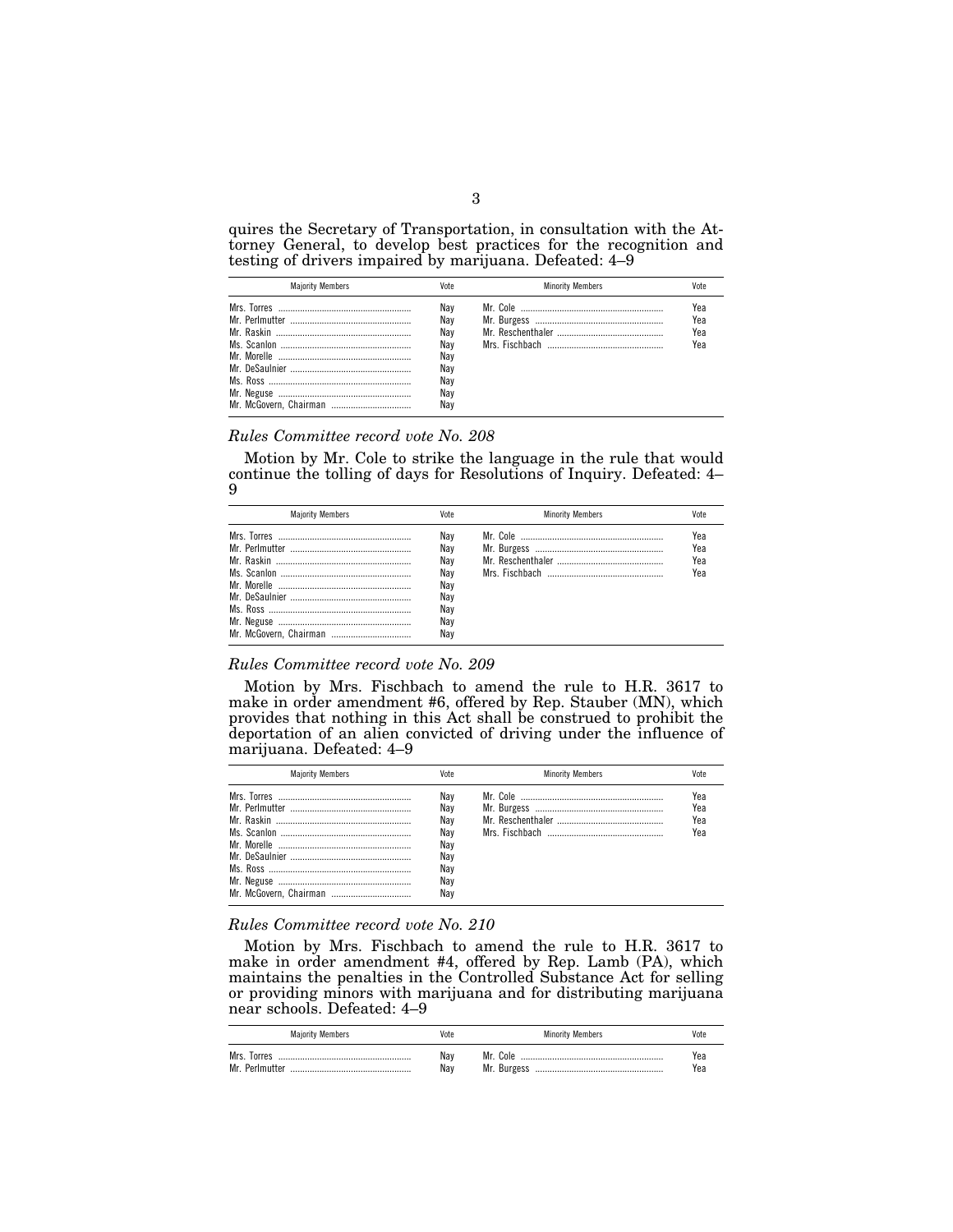| <b>Maiority Members</b> | Vote                                          | <b>Minority Members</b> | Vote       |
|-------------------------|-----------------------------------------------|-------------------------|------------|
|                         | Nav<br>Nav<br>Nav<br>Nav<br>Nav<br>Nav<br>Nav |                         | Yea<br>Yea |

*Rules Committee record vote No. 211* 

Motion by Mr. Perlmutter to report the rule. Adopted: 9–4

| <b>Maiority Members</b> | Vote | <b>Minority Members</b> | Vote |
|-------------------------|------|-------------------------|------|
|                         | Yea  |                         | Nay  |
|                         | Yea  |                         | Nay  |
|                         | Yea  |                         | Nay  |
|                         | Yea  |                         | Nav  |
|                         | Yea  |                         |      |
|                         | Yea  |                         |      |
|                         | Yea  |                         |      |
|                         | Yea  |                         |      |
| Mr. McGovern, Chairman  | Yea  |                         |      |

## SUMMARY OF THE AMENDMENT TO H.R. 3617 IN PART A CONSIDERED AS ADOPTED

1. Nadler (NY): Clarifies that the provisions in section 9 mirror the scope of relief under the criminal justice provisions.

## SUMMARY OF THE AMENDMENTS TO H.R. 3617 IN PART B MADE IN ORDER

1. Gottheimer (NJ): Authorizes \$10M for the National Highway Traffic Safety Administration to conduct a study on technologies and methods that law enforcement may use to determine whether a driver is impaired by marijuana. (10 minutes)

2. Lamb (PA): Directs the National Institute for Occupational Safety and Health (NIOSH) to conduct a study on the impact of legalization to the workplace, using states that have legalized recreational use of cannabis as a guide, and requires NIOSH to develop best practices for employers as companies transition their policies related to cannabis, prioritizing employers engaged in federal infrastructure projects, transportation, public safety, and national security. Directs the Department of Education to conduct a study on the impact of legalization to schools and school aged children, using states that have legalized recreational use of cannabis as a guide, and requires the Department of Education to develop best practices for educators and administrators to protect children from any negative impacts. (10 minutes)

3. Raskin (MD): States that cannabis use shall not be the reason for denying or rescinding a security clearance. (10 minutes)

### SUMMARY OF THE AMENDMENT TO H.R. 6833 IN PART C CONSIDERED AS ADOPTED

1. DeLauro (CT): Strikes section 3(d).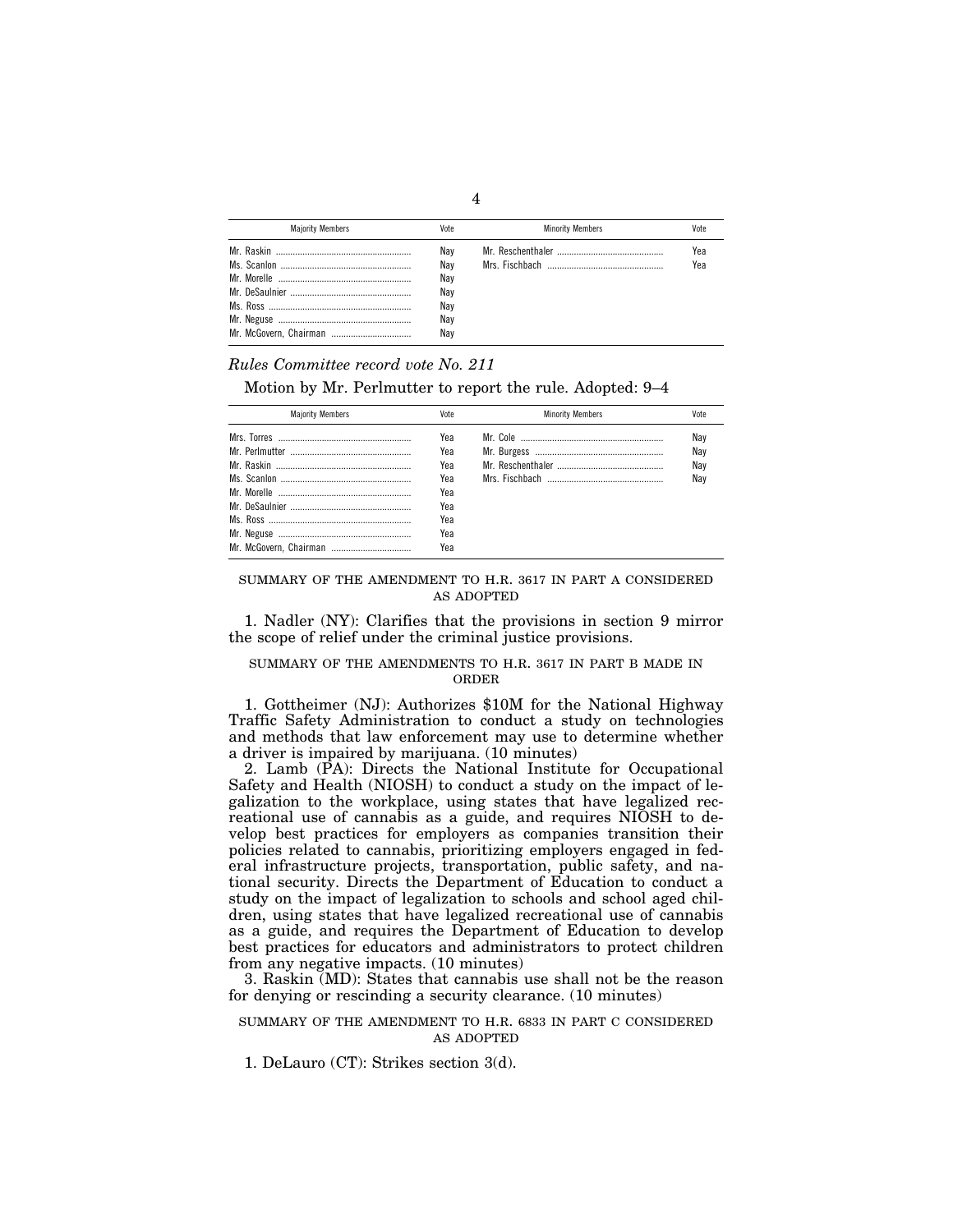PART A—TEXT OF AMENDMENT TO H.R. 3617 CONSIDERED AS ADOPTED

Page 79, line 5, strike "relating to cannabis" and insert "relating to the possession or use of cannabis that is no longer prohibited pursuant to this Act or an amendment made by this Act''.

## PART B—TEXT OF AMENDMENTS TO H.R. 3617 MADE IN ORDER

1. AN AMENDMENT TO BE OFFERED BY REPRESENTATIVE GOTTHEIMER OF NEW JERSEY OR HIS DESIGNEE, DEBATABLE FOR 10 MINUTES

At the end of the bill, add the following:

#### **SEC. 16. STUDY ON MARIJUANA IMPAIRMENT.**

(a) IN GENERAL.—Not later than 1 year after the date of enactment of this Act, the Secretary of Transportation shall conduct a study on technologies and methods that law enforcement may use to determine whether a driver is impaired by marijuana.

(b) REQUIREMENTS.—The study conducted under subsection (a) shall be carried out by the National Highway Traffic Safety Administration, in consultation with any other agency the Secretary determines appropriate.

(c) AUTHORIZATION OF APPROPRIATIONS.—There is authorized to be appropriated \$10,000,000 to carry out this section.

2. AN AMENDMENT TO BE OFFERED BY REPRESENTATIVE LAMB OF PENNSYLVANIA OR HIS DESIGNEE, DEBATABLE FOR 10 MINUTES

Add at the end of the bill the following:

## **SEC. 16. WORKPLACE IMPACT OF MARIJUANA LEGALIZATION STUDY.**

Not later than one year after the date of enactment of this Act, the National Institute for Occupational Safety and Health shall—

(1) conduct a study and submit to Congress a report on the impact of the legalization of recreational cannabis by States on the workplace; and

(2) develop best practices for use by employers that are transitioning their policies related to the use of recreational cannabis, prioritizing the development of best practices for employers engaged in Federal infrastructure projects, transportation, public safety, and national security.

Add at the end of the bill the following:

### **SEC. 17. SCHOOL IMPACT OF MARIJUANA LEGALIZATION STUDY.**

Not later than one year after the date of enactment of this Act, the Secretary of Education shall—

(1) conduct a study and submit to Congress a report on the impact of the legalization of recreational cannabis by States on schools and school-aged children; and

(2) develop best practices for use by educators and administrators to protect school-aged children from any negative impacts of such legalization.